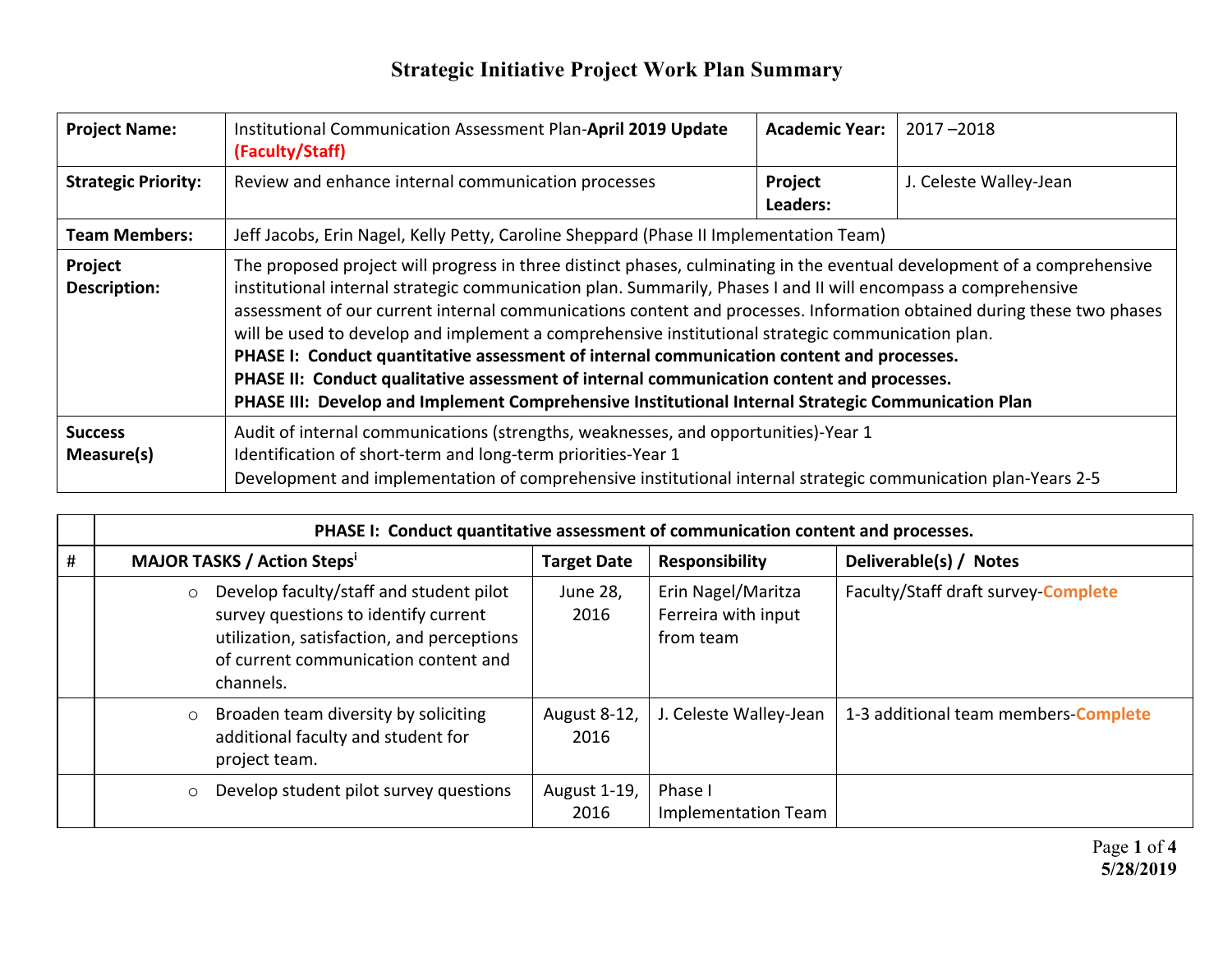| $\circ$<br>$\circ$<br>$\circ$  | Revise & finalize pilot survey questions<br>Create student pilot survey<br>Identify broad target populations                           | August 1-19,<br>2016                     | Phase I<br><b>Implementation Team</b>                                                                                                                              | Final pilot surveys entered in Qualtrics and<br>list of target populations. - Complete |
|--------------------------------|----------------------------------------------------------------------------------------------------------------------------------------|------------------------------------------|--------------------------------------------------------------------------------------------------------------------------------------------------------------------|----------------------------------------------------------------------------------------|
| $\circ$                        | Administer pilot survey to strategic<br>planning committee members and<br>identified student group(s) for feedback                     | August 22-<br>September<br>2,2016        | J. Celeste Walley-Jean                                                                                                                                             | <b>Complete</b>                                                                        |
| $\circ$<br>$\circ$<br>$\circ$  | Analysis of pilot survey results<br>Revision of survey instruments<br>Identification of preferred sample size<br>per target population | September<br>6-23, 2016                  | Phase I<br><b>Implementation Team</b>                                                                                                                              | # of desired participants per target<br>population-Complete                            |
| $\circ$<br>$\circ$             | Finalize survey instruments<br>Identify specific strategies to obtain<br>desired # of participants                                     | September<br>26-October<br>8,2016        | Phase I<br><b>Implementation Team</b>                                                                                                                              | Finalized surveys for each target population-<br>Revised to only include faculty/staff |
| $\circ$                        | Administer survey to campus<br>community                                                                                               | October 17-<br>November<br>11, 2016      | J. Celeste Walley-Jean<br>and/or<br>representatives from<br>administrative offices<br>(e.g., President's<br>Office, Vice President<br>and Provost, Campus<br>Life) | <b>Complete</b>                                                                        |
| $\circ$                        | Analyze survey data                                                                                                                    | November<br>$14-$<br>December 2,<br>2016 | Phase I<br><b>Implementation Team</b>                                                                                                                              | Preliminary report of survey findings-<br><b>Complete</b>                              |
| $\circlearrowright$<br>$\circ$ | Delineation of next steps<br>Development of Team for<br>Implementation of Phase II                                                     | December<br>15-23, 2016                  | Phase I<br><b>Implementation Team</b><br><b>President Hynes</b>                                                                                                    | Draft plan for Phase II<br>Phase II Implementation Team Complete                       |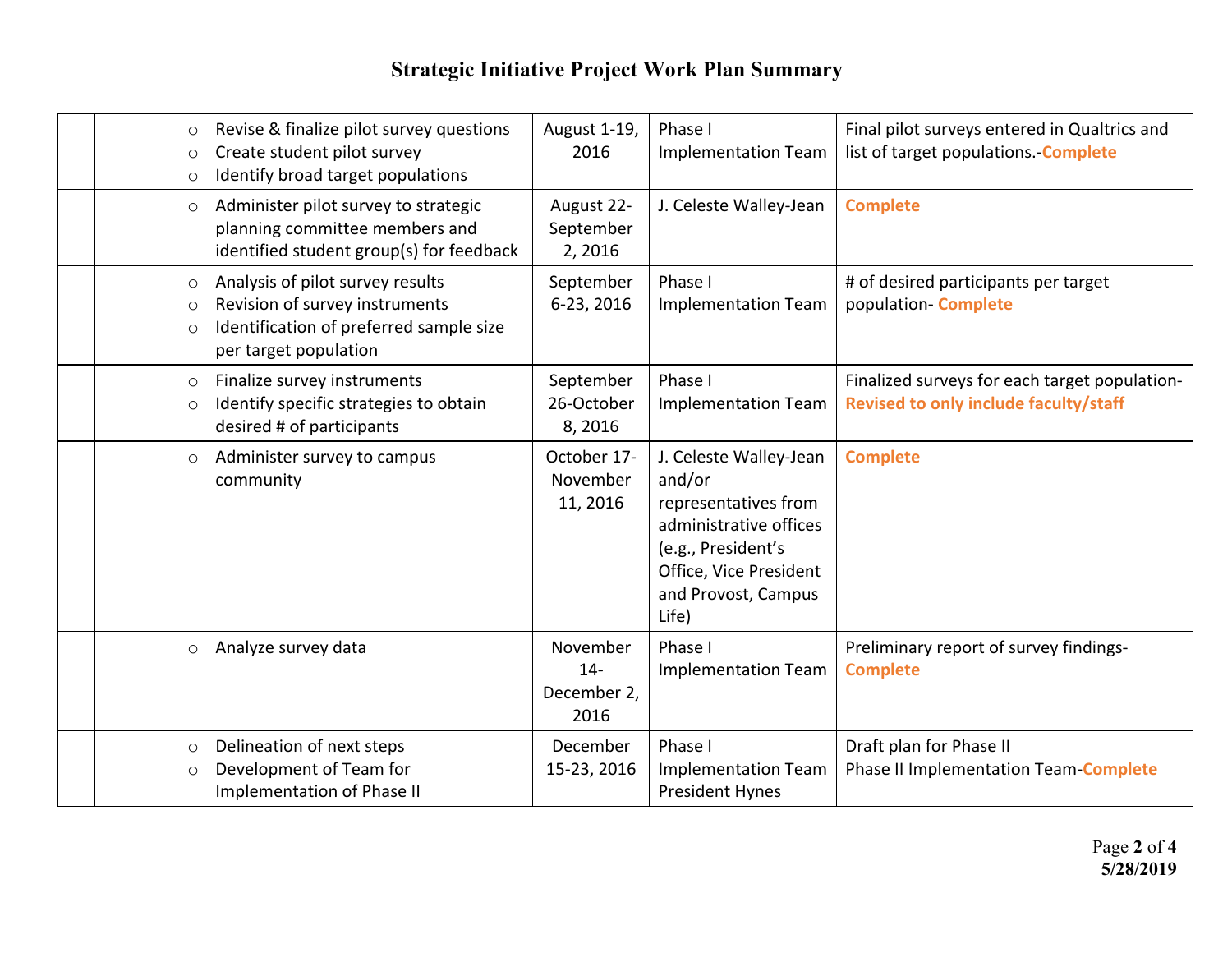|                  | PHASE II: Disseminate initial findings and conduct qualitative assessment of communication content and processes                                                                |                               |                                           |                                                                                                                                           |  |  |
|------------------|---------------------------------------------------------------------------------------------------------------------------------------------------------------------------------|-------------------------------|-------------------------------------------|-------------------------------------------------------------------------------------------------------------------------------------------|--|--|
| $\Box$<br>$\Box$ | Dissemination of survey findings to key groups<br>(e.g., target groups, administrators, etc.)<br>Solicitation of volunteers for participation in Phase<br>II of data collection | Summer<br>2017                | Phase I<br><b>Implementation Team</b>     | Dissemination of Final Report of Survey<br><b>Findings-Complete</b><br>Identification of faculty qualitative research<br>experts-Complete |  |  |
|                  | Phase II has been revised allowing for a more extensive and comprehensive quantitative/qualitative assessment.                                                                  |                               |                                           |                                                                                                                                           |  |  |
| $\Box$           | Solicit proposal for comprehensive faculty/staff<br>communication audit                                                                                                         | <b>Fall 2017</b>              | <b>President Hynes</b>                    | Faculty/Staff Communication Audit<br>Proposal(s)-Complete                                                                                 |  |  |
| $\Box$           | Secure funding and implement faculty/staff<br>communication audit                                                                                                               | Spring 2018                   | President Hynes/J.<br>Celeste Walley-Jean | <b>Implement Faculty/Staff Communication</b><br><b>Audit-Complete</b>                                                                     |  |  |
| $\Box$           | Analysis of Survey Data                                                                                                                                                         | November-<br>December<br>2018 | Thornburg-May<br>Consultants              | <b>Summary of Findings-Complete</b>                                                                                                       |  |  |
| $\Box$           | Development of final report and plan for<br>dissemination                                                                                                                       | January-<br>February<br>2019  | Chairs-Phase I &<br><b>Phase II Teams</b> | <b>Final Report/Presentation</b><br>Dissemination Plan for Campus Community-<br><b>Complete</b>                                           |  |  |
|                  | PHASE III: Development and implementation of comprehensive institutional internal strategic communication plan                                                                  |                               |                                           |                                                                                                                                           |  |  |
| $\Box$           | Identify Phase III Implementation Team to develop<br>Comprehensive Institutional Internal Strategic<br><b>Communication Plan</b>                                                | Year 2-3                      | President or<br>Appointee                 | <b>Phase III Implementation Team-Complete</b>                                                                                             |  |  |
| $\Box$           | Debrief Phase III Implementation Team                                                                                                                                           | Year 2-3                      | Chairs of Phases   & II<br>Team           |                                                                                                                                           |  |  |
| $\Box$           | Development of Comprehensive Institutional<br>Internal Strategic Communication Plan                                                                                             | Year 3                        | Phase III<br><b>Implementation Team</b>   | Comprehensive Institutional Strategic<br><b>Communication Plan</b>                                                                        |  |  |
| $\Box$           | Implementation of Comprehensive Institutional<br>Internal Strategic Communication Plan                                                                                          | Years 4-5                     | Phase III<br><b>Implementation Team</b>   |                                                                                                                                           |  |  |